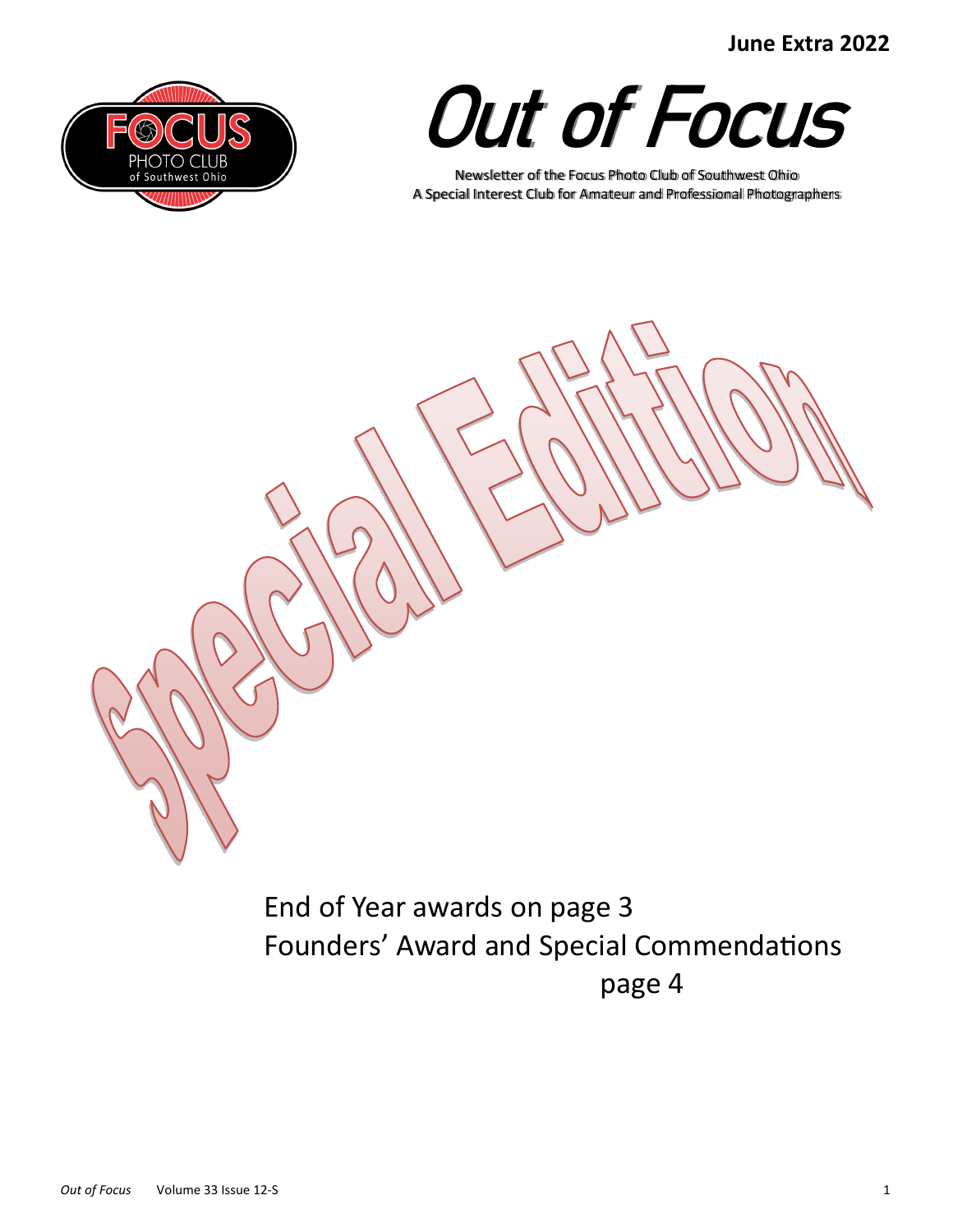**Focus Photo Club meets** on the 2nd Thursday of the month, July—May, from 6:45—9:00 pm at Central Christian Church, 1200 Forrer Blvd, Kettering, OH. Guests are welcome.

**Find Focus Photo Club on the web** at https://www.focusphotoclub.com, for rules and regulations, history of competition results, images from the most recent competition and links to some members' personal web pages.

**Check Focus Photo Club on Facebook**  for conversations between members, timely reminders, and the latest on group outings.

#### **Send mail to Focus Photo Club 6254 Wilmington Pike #1059 Dayton, OH 45459**

**The newsletter***, Out of Focus,* is published monthly to inform members and friends of Focus Photo Club about club events, club competition, and other photography/photographer items of interest. **Distribution is via email.** A copy is also posted on www.focusphotoclub.com.

**Do you have corrections** to or suggestions for the newsletter content? **Contact pelliott1@woh.rr.com.**

| <b>Executive Board 2021-2022</b> |                      |  |
|----------------------------------|----------------------|--|
| Interim President                | Susan Willin         |  |
| Vice President                   | Stephen Goldberg     |  |
| Secretary                        | Kathy Moore          |  |
| Treasurer                        | Joyce Willis         |  |
| <b>Competition Chair</b>         | Louise Haws          |  |
| Digital Comp Chair               | Janet Bollinger      |  |
| Historian                        | Julie Lucht          |  |
| Hospitality Chair                | Pat McCarthy         |  |
| Membership/PR                    | Pat Flliott          |  |
| Program Chair                    |                      |  |
| Site Liaison                     | John Murphy          |  |
| Webmaster                        | Susan Willin         |  |
| Co-founder                       | Nancy Roach (d.)     |  |
| Co-founder                       | Brook Brandewie (d.) |  |

# **President's Corner**

Happy June!! Wow, another FOCUS competition year is coming to a spectacular end. Our End of the Year Awards Banquet is just around the corner, and I look forward to seeing everyone very much.

This year was a fast-paced year and our club grew in many ways. We are always on the ready to try new things to keep the club moving forward and we remain committed to meeting the needs of our members.

I'd like to thank every single member of the club for their enthusiasm and participation. It's our great membership that keeps the club not only educational but also a lot of fun! We have some amazing and knowledgeable photographers that are among the best in the area!

I'd also like to take time to thank each and every board member for their dedication, time, and service to the club. Their enthusiasm and hard work keeps the club moving and I am proud of their accomplishments. I would be lost without them! THANK YOU!!

See everyone on June 9th!!

Susan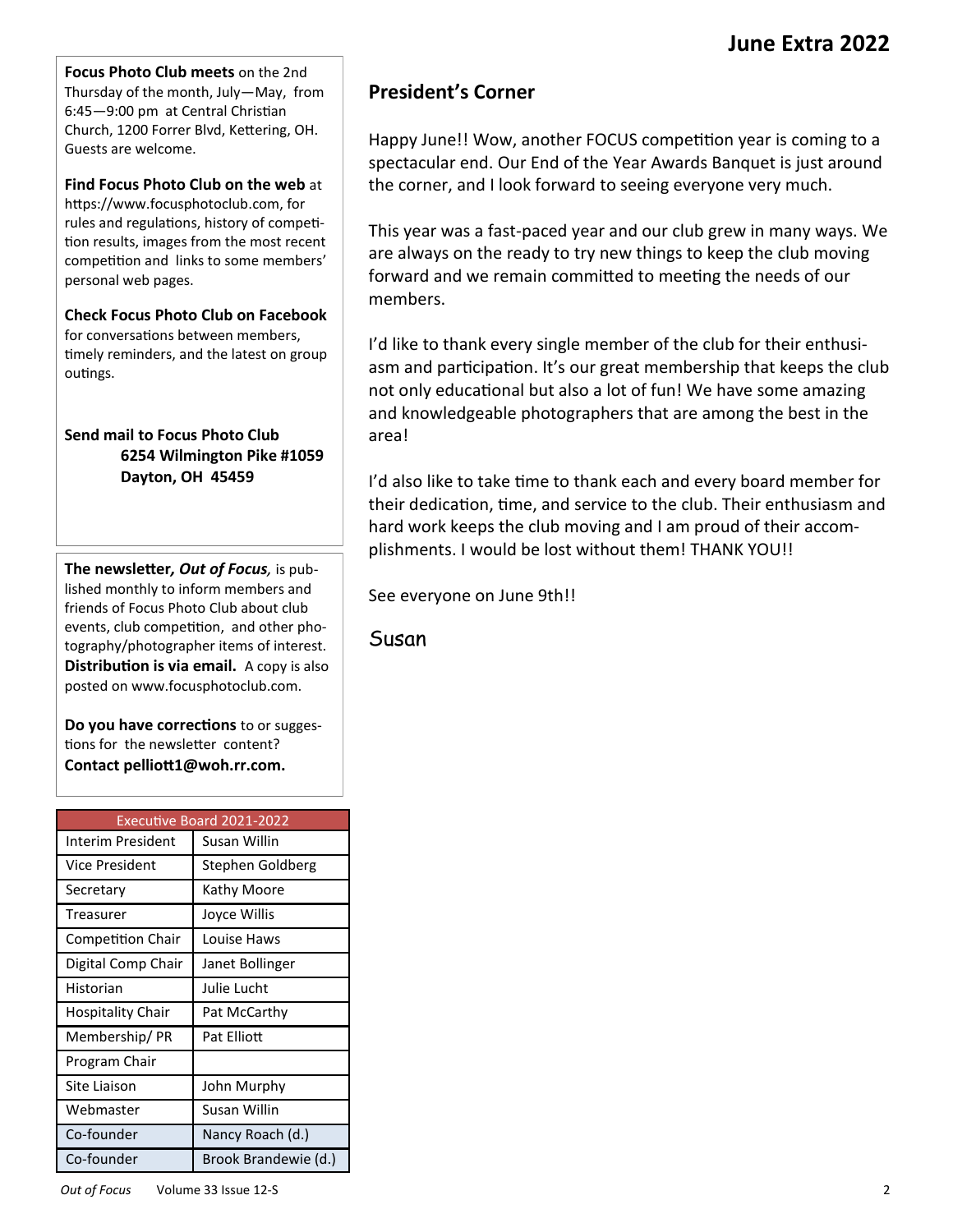# **June Extra 2022**

# **Photographer of the Year** Ned Pennock 320<br>
2nd Staphen Goldberg 312 Stephen Goldberg 312

| znu  | Stephen Goldberg    | 31Z |
|------|---------------------|-----|
| 3rd  | Susan Willin        | 290 |
| 4th  | <b>Stan Rohrer</b>  | 288 |
| 5th  | Louise Haws         | 282 |
| 6th  | Kathy Moore         | 268 |
| 7th  | Joann Jozwiak       | 248 |
| 8th  | Scott Young         | 176 |
| 9th  | <b>Holly Smith</b>  | 164 |
| 9th  | <b>Todd Brining</b> | 164 |
| 10th | George Sucich       | 143 |

#### **Printed Color Standard Open**

| 1st   | Stephen Goldberg                    | 164 |
|-------|-------------------------------------|-----|
| 2nd   | <b>Stan Rohrer</b>                  | 58  |
| 3rd   | Ted R. Allison                      | 41  |
| 4th   | Sally Oberbeck                      | 34  |
| 5th   | Al Ritchie                          | 30  |
|       | <b>Printed Color Standard Theme</b> |     |
| $1c+$ | $FA$ Wahh                           |     |

| 1st | Ed Webb            | 52 |
|-----|--------------------|----|
| 2nd | <b>Stan Rohrer</b> | 51 |
| 3rd | <b>Ned Pennock</b> | 48 |
| 4th | Al Ritchie         | 26 |
| 5th | John Murphy        | 25 |
|     |                    |    |

#### **Printed Color Unlimited Editing Open**

| 1st | Stephen Goldberg   | 141 |
|-----|--------------------|-----|
| 2nd | Louise Haws        | 70  |
| 3rd | Stan Rohrer        | 53  |
| 4th | <b>Ned Pennock</b> | 24  |
| 4th | Tom Temple         | 24  |
| 5th | Ed Webb            | 8   |
|     |                    |     |

#### **Printed Color Unliited Editing Theme**

| 1st | Stan Rohrer        | 70 |
|-----|--------------------|----|
| 2nd | <b>Richard Fox</b> | 56 |
| 3rd | Ned Pennock        | 53 |
| 4th | Louise Haws        | 34 |
| 5th | Ed Webb            | 16 |

#### **Printed Monochrome Unlimited Editing**

| 1st             | Louise Haws        | 82 |
|-----------------|--------------------|----|
| 2 <sub>nd</sub> | Stan Rohrer        | 56 |
| 3rd             | <b>Ned Pennock</b> | 27 |
| 4th             | Ted R. Allison     | 20 |
| 5th             | Sally Oberbeck     | 19 |

#### **Projected Color Standard Open**

| 1st  | Kathy Moore                                   | 81  |
|------|-----------------------------------------------|-----|
| 2nd  | Joann Jozwiak                                 | 69  |
| 3rd  | Scott Young                                   | 68  |
| 4th  | <b>Crystal Allen</b>                          | 54  |
| 4th  | Lynn Milenkevich                              | 54  |
| 5th  | George Sucich                                 | 32  |
|      | <b>Projected Color Standard Theme</b>         |     |
| 1st  | <b>Scott Young</b>                            | 86  |
| 2nd  | Joann Jozwiak                                 | 73  |
| 2nd  | Linda Daegele                                 | 73  |
| 3rd  | <b>Holly Smith</b>                            | 68  |
| 4th. | <b>Crystal Allen</b>                          | 40  |
| 5th  | <b>Ned Pennock</b>                            | 39  |
|      | <b>Projected Color Unlimited Editing Open</b> |     |
| 1st  | Susan Willin                                  | 103 |
| 2nd  | <b>Tod Brining</b>                            | 74  |
| 3rd  | George Sucich                                 | 71  |
| 4th  | Joann Jozwiak                                 | 58  |
| 5th  | Kathy Moore                                   | 44  |
|      | <b>Projected Color Unliited Editing Theme</b> |     |
| 1st  | <b>Susan Willin</b>                           | 123 |
| 2nd  | <b>Ned Pennock</b>                            | 73  |
| 3rd  | <b>Holly Smith</b>                            | 65  |
| 4th. | Linda Daegele                                 | 54  |
| 5th  | Joann Jozwiak                                 | 36  |
|      | <b>Projected Monochrome Unlimited Editing</b> |     |
| 1st  | Kathy Moore                                   | 107 |
| 2nd  | <b>Tod Brining</b>                            | 90  |
| 3rd  | <b>Susan Willin</b>                           | 61  |
| 4th  | Dean Brown                                    | 26  |
| 5th  | George Sucich                                 | 24  |